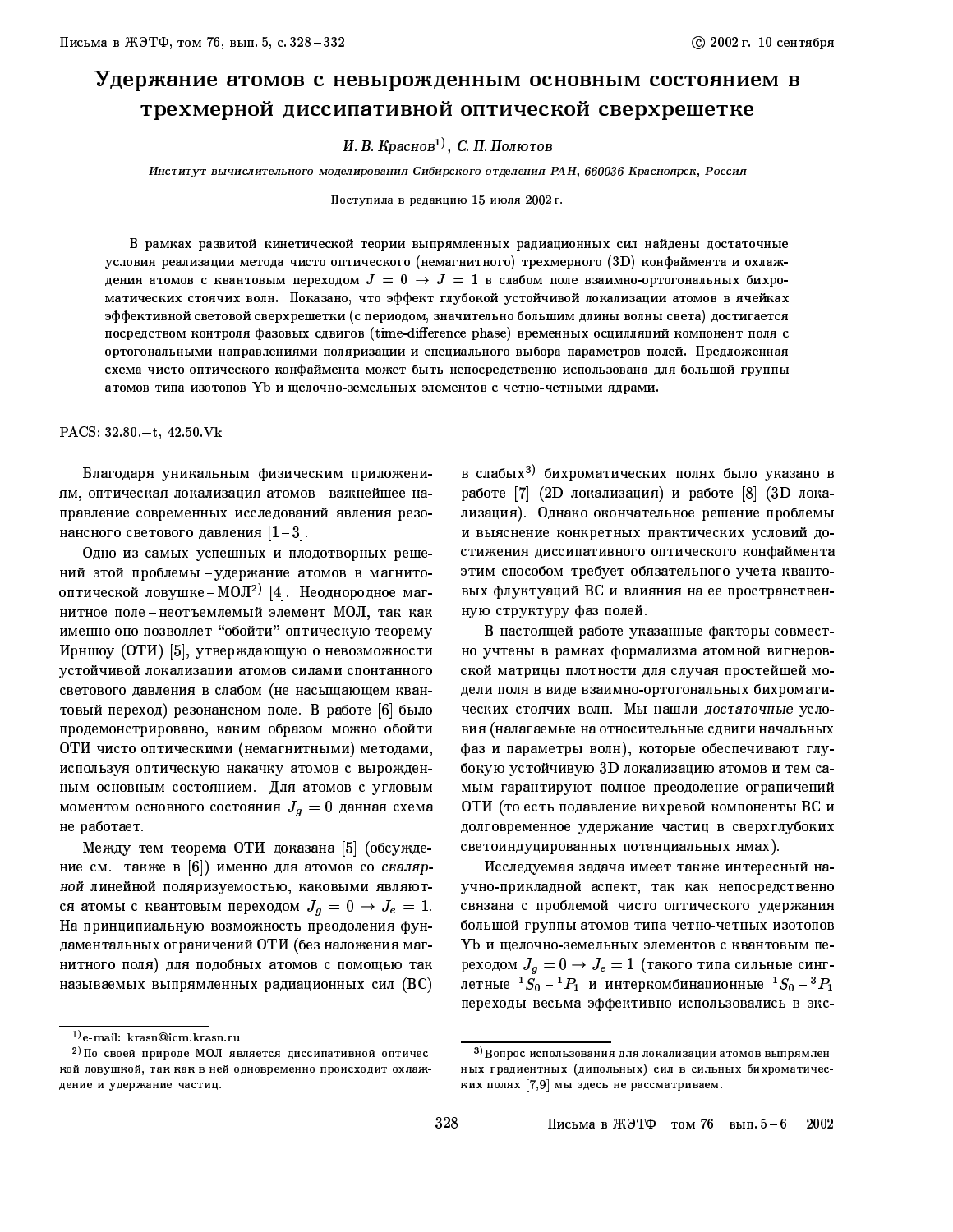329

периментах  $[10-12]$  с МОЛ). Эти атомы считаются чрезвычайно перспективными объектами для постановки новых фундаментальных экспериментов с холодными частицами (см.  $[10-13]$  и содержащиеся там ссылки). Подчеркнем, что для ряда важных физических приложений оптического конфаймента атомов наличие магнитного поля (как в МОЛ) нежелательно [6,9].

Рассмотрим ансамбль атомов в бихроматическом поле с комплексной амплитудой

$$
\mathbf{E} = \mathbf{E}_0(\mathbf{r})e^{-i\Delta_0 t} + \mathbf{E}_1(\mathbf{r})e^{-i\Delta_1 t}, \qquad (1)
$$

где  $\Delta_0$ ,  $\Delta_1$  – отстройки частот полей  $\mathbf{E}_0$  и  $\mathbf{E}_1$  от частоты  $\omega_0 \gg |\Delta_0|, |\Delta_1|$  квантового перехода между основным (с угловым моментом  $J_g=0$ ) и возбужденным (с угловым моментом  $J_e = 1$ ) состояниями атома.

Как показано в работах [7,8], необходимым условием устойчивого удержания атомов с рассматриваемым типом перехода в слабых бигармонических полях (предопределяющим подавление главной, квадратичной по полю вихревой составляющей ВС) является равенство нулю суммарных плотностей потоков излучения для каждой частоты моды поля:

$$
\sum_j{\langle} \mathbf{J}_{j\alpha}{\rangle}=0, \quad j=x,y,z, \quad \alpha=0,1,
$$

где  $J_{j\alpha}$ -плотность потока энергии компонент поля в суперпозиции  $(1)$ , поляризованных вдоль орта  $e_i$ декартовой системы координат и имеющих частотную расстройку, равную  $\Delta_\alpha$ , угловые скобки означают усреднение по микроскопическим пространственным осцилляциям с периодом порядка длины волны света. Этому условию удовлетворяет модель поля в виде суперпозиции взаимно ортогональных стоячих волн:

$$
V_{x\alpha}(\mathbf{r}) = V_{\alpha} e^{i\xi_{z\alpha}} \cos (k_{\alpha} z + \varphi_z),
$$
  
\n
$$
V_{y\alpha}(\mathbf{r}) = V_{\alpha} e^{i\xi_{x\alpha}} \cos (k_{\alpha} x + \varphi_x),
$$
  
\n
$$
V_{z\alpha}(\mathbf{r}) = V_{\alpha} e^{i\xi_{y\alpha}} \cos (k_{\alpha} y + \varphi_y),
$$
\n(2)

где  $V_{j\alpha}({\bf r})=d\left({\bf e}_j{\bf E}_{\alpha}({\bf r})\right)/\hbar$ -локальные частоты Раби,  $d = ||d||/\sqrt{3}$ ,  $||d||$ -приведенный матричный элемент дипольного момента перехода,  $k_{\alpha} = (\omega_0 +$  $\lambda + \Delta_\alpha)/c$ -волновые числа,  $\, \xi_{j\alpha} \,$  и  $\varphi_j$ -фазы временных и пространственных осцилляций компонент полей,  $V_{\alpha}$  -их вещественные амплитуды. Заметим, что посредством подходящего выбора системы координат фазовые сдвиги пространственных осцилляций комплексных амплитуд полей, имеющих одинаковую поляризацию, но принадлежащих разным частотным модам, всегда можно сделать одинаковыми, поэтому в выражении (2) фазы  $\varphi_j$  не зависят от индекса  $\alpha$ .

Состояние атомов, взаимодействующих с резонансным оптическим полем, будем описывать с помощью вигнеровской матрицы плотности  $\rho({\bf r},{\bf v},t)$  $[1-2]$ , которая в квазиклассическом пределе  $\hbar k_\alpha \ll 1$  $\ll mv$   $(v, m$ -характерная скорость и масса атома) и представлении взаимодействия удовлетворяет следующему кинетическому уравнению

$$
\left(\frac{\partial}{\partial t} + \mathbf{v}\frac{\partial}{\partial \mathbf{r}} + \widehat{\gamma}\right)\widehat{\rho} = -i\left[\widehat{V}\widehat{\rho}\right] + \frac{1}{2m}\left\{\frac{\partial\widehat{V}}{\partial \mathbf{r}}\cdot\frac{\partial\widehat{\rho}}{\partial \mathbf{v}}\right\},\tag{3}
$$

где  $\hbar \widehat{V}$  -оператор дипольного взаимодействия атома с полем,  $\widehat{\gamma}$ -оператор релаксации, учитывающий эффект отдачи при спонтанных переходах  $[1-2]$ , а квадратные и фигурные скобки обозначают коммутатор и антикоммутатор. В дальнейшем удобно для анализа рассматривать  $\widehat{\rho}$  в "декартовом" представлении [8], то есть в представлении базисных волновых функций (внутриатомного движения) основного  $\varphi^g$  и возбужденных состояний  $\varphi_i^e$ , в котором матричные элементы дипольного момента **d** перехода направлены по ортам декартовой системы координат:

$$
\left\langle \varphi _{j}^{e}|\widehat{\mathbf{d}}|\varphi ^{g}\right\rangle =\mathbf{e}_{j}d.
$$

Тогда в резонансном приближении система уравнений (3) может быть представлена в следующем виде:

$$
i\left(\frac{d}{dt} + \gamma_{\perp}\right)\rho_{i} = \sum_{j} q_{ij}V_{j} -
$$
\n
$$
-\frac{\hbar i}{2m} \sum_{j \neq i} \frac{\partial q_{ij}}{\partial \mathbf{v}} \cdot \frac{\partial V_{j}}{\partial \mathbf{r}} - \frac{\hbar i}{4m} \cdot \frac{\partial Q_{i}}{\partial \mathbf{v}} \cdot \frac{\partial V_{i}}{\partial \mathbf{r}},
$$
\n
$$
\frac{d}{dt} = \frac{\partial}{\partial t} + \mathbf{v} \frac{\partial}{\partial \mathbf{r}}, \quad Q_{i} = f + q_{ii} - \sum_{l \neq i} q_{ll}, \qquad (4)
$$
\n
$$
i\left(\frac{d}{dt} + \gamma\right) q_{ij} = -i\gamma f \delta_{ij} + (\rho_{i} V_{j}^{*} - V_{i} \rho_{j}^{*}) -
$$
\n
$$
-\delta_{ij} \left(\sum_{l=x,y,z} \rho_{l}^{*} V_{l} - \text{c.c.}\right) + \delta_{ij} \frac{\hbar i}{2m} \sum_{l} \left(\frac{\partial \rho_{l}}{\partial \mathbf{v}} \cdot \frac{\partial V_{l}^{*}}{\partial \mathbf{r}} + \text{c.c.}\right) -
$$
\n
$$
-\frac{\hbar i}{2m} \left(\frac{\partial \rho_{i}}{\partial \mathbf{v}} \cdot \frac{\partial V_{j}^{*}}{\partial \mathbf{r}} + \frac{\partial V_{i}}{\partial \mathbf{r}} \cdot \frac{\partial \rho_{j}^{*}}{\partial \mathbf{v}}\right),
$$
\n
$$
\frac{df}{dt} + \left(\frac{\hbar}{m}\right) \sum_{j} \left(\frac{\partial \rho_{j}}{\partial \mathbf{v}} \cdot \frac{\partial V_{j}^{*}}{\partial \mathbf{r}} + \text{c.c.}\right) = D(\hat{\rho}), \qquad (5)
$$

где  $\gamma$  - скорость распада возбужденного состояния,  $\gamma_{\perp} = \gamma/2$ ,  $f(\mathbf{r}, \mathbf{v}, t) = \text{Sp}(\hat{\rho})$ -вигнеровская функция

Письма в ЖЭТФ том 76 вып.  $5-6$ 2002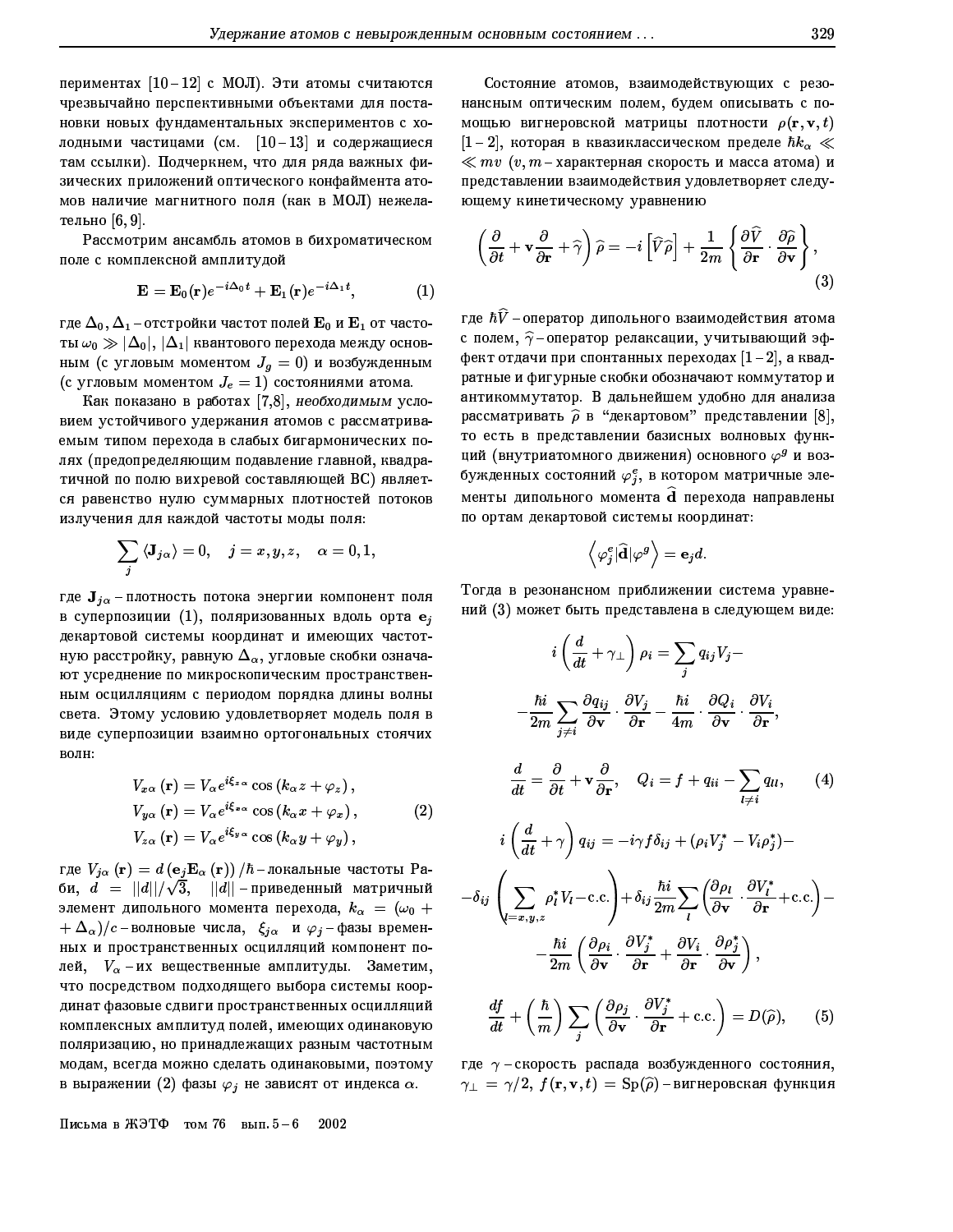распределения частиц в фазовом пространстве  $(\mathbf{r}, \mathbf{v})$ ,  $q_{ii}(\mathbf{r}, \mathbf{v}, t)$  и  $\rho_i(\mathbf{r}, \mathbf{v}, t)$  имеют смысл плотности распределения разности заселенностей и проекций комплексной амплитуды индуцированного дипольного момента на оси декартовой системы координат, функции  $q_{ij}(\mathbf{r}, \mathbf{v}, t)$  при  $i \neq j$  описывают эффекты когерентности между состояниями возбужденного атома, а член  $D(\rho)$  в правой части уравнения (5) описывает эффект отдачи при спонтанных переходах в квазиклассическом пределе:

$$
\widehat{D}(\widehat{\rho}) = \frac{\hbar^2 k^2}{5m^2} \gamma \sum_{i,j} \left( \delta_{ij} \frac{\partial^2}{\partial \mathbf{v}^2} - \frac{1}{2} \frac{\partial^2}{\partial \mathbf{v}_i \partial \mathbf{v}_j} \right) \rho_{ij},
$$

$$
\rho_{ij} = q_{ij} + (\delta_{ij}/4) \left( f - \sum_l q_{ll} \right).
$$

Пусть резонансные поля являются слабыми, а отстройки частот  $\Delta_0$  и  $\Delta_1$  не слишком близки друг к другу:

$$
\left|\frac{V_{j\alpha}}{\nu_{\alpha}}\right|^2, \left|\frac{V_{j\alpha}^2}{\nu_1 \nu_0}\right|, \left|\frac{V_{j\alpha}^2}{\nu_{\alpha} \gamma}\right| \le g \ll 1,
$$
\n
$$
\delta = |\Delta_1 - \Delta_0| \gg g|\nu_{\alpha}|,
$$
\n(6)

где  $\nu_{\alpha} = \Delta_{\alpha} + i \gamma_{\perp}$ .

Тогда малы заселенности возбужденных состояний и штарковские сдвиги энергетических уровней [8], а функция распределения (ФР) может быть представлена в виде суммы медленно изменяющейся (за характерные времена  $t > \tau = (\omega_R g)^{-1}, \omega_R = \hbar k^2/2m,$  $k\,=\,\omega_0/c)$  основной компоненты  $\,\bar{f}\,$  и малой быстроосциллирующей (с характерными частотами  $\Omega_1 \gg$  $\tau^{-1}$ ) малой добавки к ней  $\tilde{f}$  (сравни с [14]):

$$
f = \bar{f} + \tilde{f}, \ \left| \tilde{f}/\bar{f} \right| \ll \frac{\hbar k}{mv} \approx \sqrt{\frac{\omega_R}{\gamma}} \ll 1. \tag{7}
$$

При этом элементы матрицы плотности, описывающие светоиндуцированные внутренние движения в атоме, могут быть исключены из системы уравнений (4), (5) посредством разложения по степеням поля (фактически по параметру  $g \ll 1$ ) следующей структуры:

$$
\rho_j = \rho_j^{(1)}(\mathbf{r}, \mathbf{v}, t | \overline{f}(\mathbf{r}, \mathbf{v}, t)) + \rho^{(3)}(\mathbf{r}, \mathbf{v}, t | \overline{f}(\mathbf{r}, \mathbf{v}, t)) + \cdots ,
$$
  

$$
q_{ij} = -\delta_{ij} \overline{f} + \overline{q}_{ij}^{(2)}(\mathbf{r}, \mathbf{v}, t | \overline{f}(\mathbf{r}, \mathbf{v}, t)) + \cdots , \qquad (8)
$$

где  $\rho_j^{(\sigma)}$ ,  $q_{ij}^{(\sigma)}$  – линейные дифференциальные операторы, действующие на  $\bar{f}$ , а верхний индекс обозначает порядок малости соответствующих членов по параметру  $g \ll 1$ .

Ограничимся в дальнейшем случаем медленных атомов  $kv \ll \gamma$  и учтем, что в данной задаче (как мы увидим) температура атомов  $T$  (в энергетических единицах), соответствующая допплеровскому пределу охлаждения, всегда значительно превышает глубину микроскопических потенциальных ям, порождаемых действием быстроосциллирующих (с периодом  $\sim 1/k$ ) градиентных сил

$$
T \gg U_g \sim \hbar \gamma g, \tag{9}
$$

так как  $T \geq \hbar \gamma/2$ . Используя разложение (8) и дополнительное осреднение ФР по мелкомасштабным пространственным осцилляциям с периодом порядка длины волны света (справедливое при условии (9)), приходим к следующему уравнению Фоккера-Планка для ФР (для осредненной ФР сохраняем исходное обозначение):

$$
\frac{df}{dt} + \frac{1}{m} \frac{\partial}{\partial \mathbf{v}} \left( \mathbf{F}_{1R} + \mathbf{F}_{R} \right) f = \sum_{ij} D_{ij} \frac{\partial^{2} f}{\partial v_{i} \partial v_{j}}, \qquad (10)
$$

где линейная по скорости сила  $F_{1R}$  и ВС  $F_R$  соответственно, совпадают с общими формулами (11), (12) работы [8], полученными в рамках простой модели заданного движения, а тензор скоростной диффузии  $D_{ij}$ , во втором порядке по полю, определяется формулой  $(r_i = r \mathbf{e}_i)$ 

$$
D_{ij} = \frac{\hbar^2 \gamma}{5} \left\langle \sum_{\alpha=0}^{1} \left\{ \frac{5}{2} \sum_{l} \frac{1}{|\nu_{\alpha}|^2} \cdot \frac{\partial V_{l\alpha}^*}{\partial r_i} \cdot \frac{\partial V_{l\alpha}}{\partial r_j} - \right. \right. \left. - \frac{k^2}{2} \cdot \frac{V_{i\alpha} V_{j\alpha}^*}{|\nu_{\alpha}|^2} + \frac{k^2}{2} \delta_{ij} \left( \frac{|V_{i\alpha}|^2}{|\nu_{\alpha}|^2} + 2 \sum_{l} \frac{|V_{l\alpha}|^2}{|\nu_{\alpha}|^2} \right) \right\} \right\rangle.
$$

Для исследуемого случая полей вида (2) имеем

$$
\mathbf{F}_{1R} = -m\kappa \mathbf{v}, \quad \kappa = -\frac{\hbar k^2 \gamma}{m} \left[ \frac{V_0^2 \Delta_0}{|\nu_0|^4} + \frac{V_1^2 \Delta_1}{|\nu_1|^4} \right], \tag{11}
$$

$$
\mathbf{F}_R = -\nabla U + \text{rot}\mathbf{A},\qquad(12)
$$

$$
D_{ij} = D\delta_{ij}, \ D = \left(\frac{\hbar k}{m}\right)^2 \frac{\gamma}{2} \left(\frac{V_0^2}{|\nu_0|^2} + \frac{V_1^2}{|\nu_1|^2}\right), \quad (13)
$$

где скалярный  $U(\mathbf{r})$  и векторный  $\mathbf{A}(\mathbf{r})$  потенциалы ВС определяются выражениями

$$
U = -\frac{\hbar k \Gamma_1 V_0^2 V_1^2}{4\delta k |\nu_0|^2 |\nu_1|^2} \left\{ \sum_j \cos(2\delta k \mathbf{e}_j \mathbf{r}) + \right.
$$
  
+ 
$$
\frac{1}{2} \sum_{i \neq j} \cos \Psi_{ij} (\cos[\delta k(\mathbf{e}_i - \mathbf{e}_j)\mathbf{r}] + \cos[\delta k(\mathbf{e}_i + \mathbf{e}_j)\mathbf{r}]) \right\},
$$

Письма в ЖЭТФ том 76 вып.  $5-6$ 2002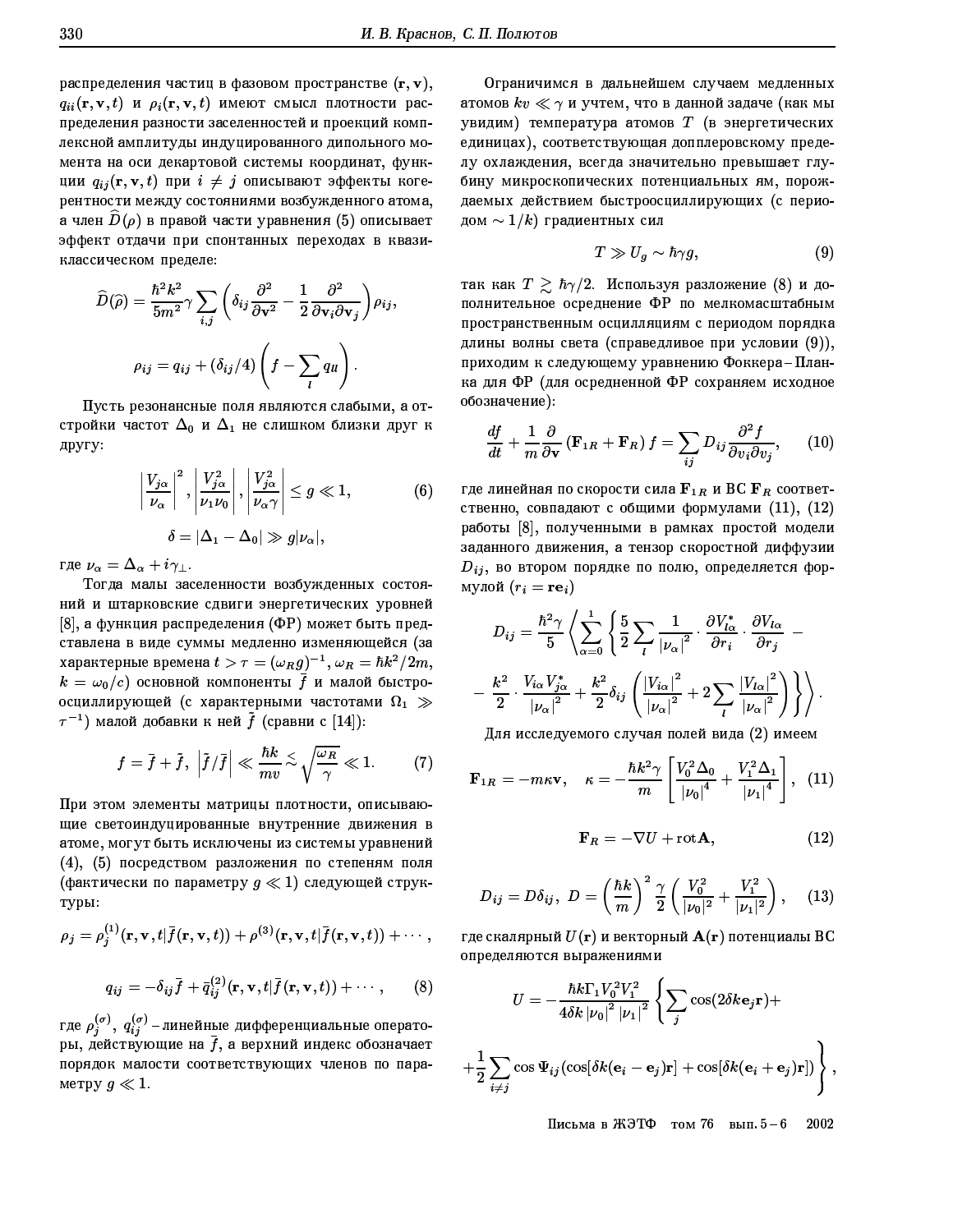$$
\mathbf{A} = -\frac{\hbar k \Gamma V_0^2 V_1^2}{2\delta k |\nu_0|^2 |\nu_1|^2} \times
$$
  
\n
$$
\times \{ \mathbf{e}_y \sin \Psi_{zx} (\cos[\delta k(z - x)] - \cos[\delta k(z + x)]) +
$$
  
\n
$$
+ \mathbf{e}_x \sin \Psi_{yz} (\cos[\delta k(y - z)] - \cos[\delta k(y + z)]) +
$$
  
\n
$$
+ \mathbf{e}_z \sin \Psi_{xy} (\cos[\delta k(x - y)] - \cos[\delta k(x + y)]) \},
$$
  
\n
$$
\delta k = k_1 - k_0, \qquad \Psi_{ji} = (\xi_{j1} - \xi_{i1}) - (\xi_{j0} - \xi_{i0}),
$$
  
\n
$$
\Gamma_1 = \gamma \gamma_+ (\Delta_1 - \Delta_0) \left( \frac{1}{|\nu_1|^2} + \frac{1}{|\nu_1|^2} \right),
$$
  
\n
$$
\Gamma = (\Delta_1 \Delta_0 + \gamma_+^2) \left( \frac{\gamma}{|\nu_1|^2} + \frac{\gamma}{|\nu_0|^2} \right).
$$
 (14)

Таким образом, квадратичная по полю сила  $\mathbf{F}_{1R}$ есть сила трения, а ВС  $F_R$ , возникающая в четвертом порядке по полю, имеет в общем случае потенциально-вихревой характер и обусловлена интерференционными эффектами в резонансном световом давлении [7,8], что, в частности, проявляется в зависимости ее пространственной структуры от относительных фазовых сдвигов стоячих волн:  $(\xi_{j\alpha}-\xi_{i\alpha})$ . При этом вихревая компонента ВС определяется корреляторами (четвертого порядка по полю) смешанных произведений проекций амплитуд полей и их производных, относящихся к стоячим волнам как разных частотных мод, так и разных поляризаций (в обозначениях работы [8] членами в выражении для ВС  $\propto \langle \mathbf{J}_{\alpha}^{jl} I_{\alpha'}^{lj} \rangle$ ,  $\alpha \neq \alpha', j \neq l$ ).

Даже в режиме передемпфированного движения, когда  $\Omega^2/\kappa^2 = \varepsilon \sim \gamma \delta k/\omega_R k \ll 1$  ( $\Omega^2 \sim F \delta k/m$ ), вихревая компонента BC  $\mathop{\rm rot}\nolimits {\bf A}$  может приводить к неустойчивому движению (механизм проявления ОТИ!) и препятствовать локализации частиц [7,8]. Покажем, что управление относительными фазовыми сдвигами  $\xi_{i\alpha} - \xi_{i\alpha}$  бихроматических полей вида (2) позволяет успешно решить данную проблему. Заметим, что для случая двух пересекающихся монохроматических стоячих волн (поляризованных вдоль одного направления) управление пространственной структурой радиационных сил посредством вариации относительных фазовых сдвигов волн было убедительно продемонстрировано в экспериментах  $\begin{bmatrix} 15 \end{bmatrix}$ 

Пусть фазовые сдвиги компонент бихроматического поля подчинены условию ( $n_1$  и  $n_2$ -произвольные целые числа)

$$
\Psi_{zx} = 2\pi n_1, \qquad \Psi_{yz} = 2\pi n_2, \tag{15}
$$

которое, в частности, всегда выполнено, если разности фаз волн с ортогональными направлениями поляризации,  $\xi_{j\alpha} - \xi_{i\alpha}$ , кратны  $\pi: \xi_{j\alpha} - \xi_{i\alpha} = \pi m_{ij}$ , где

Письма в ЖЭТФ том 76 вып.  $5-6$  2002

 $m_{ij}$ -произвольные целые числа одинаковой четности. Тогда  $\sin \Psi_{ij} = 0$ ,  $\cos \Psi_{ij} = 1$  и как следует из (12), (14), ВС оказывается чисто потенциальной  $(A = 0)$  и может порождать при  $\kappa > 0$  кубическую объемноцентрированную сверхрешетку (с периодом  $L = \pi/\delta k \gg \lambda = 2\pi/k$ ) атомов, локализованных в потенциальных ямах с характерной глубиной

$$
U_0 \cong \frac{\hbar \omega_0}{2} \left( \frac{\gamma^2}{|\nu_1|^2} + \frac{\gamma^2}{|\nu_0|^2} \right) \frac{V_1^2 V_0^2}{|\nu_1|^2 |\nu_0|^2}.
$$
 (16)

Действительно, в этом случае при  $\kappa > 0$  уравнение Фоккера-Планка (10) допускает стационарное решение больцмановского вида:

$$
f(\mathbf{r}, \mathbf{v}) \propto e^{-E(\mathbf{r})/T}
$$
,  $E(\mathbf{r}) = \frac{m\mathbf{v}^2}{2} + U(\mathbf{r})$ ,

$$
T = \frac{mD}{\kappa} = -\frac{\hbar}{2}(g_0 + g_1) / \left(\frac{g_0 \Delta_0}{|\nu_0|^2} + \frac{g_1 \Delta_1}{|\nu_1|^2}\right), \quad (17)
$$

$$
g_\alpha = V_\alpha^2 / |\nu_\alpha|^2.
$$

Из уравнений (17) следует критерий глубокой локализации атомов в ячейках сверхрешетки

$$
\eta=U_0/T\gg 1,
$$

при выполнении которого размеры локализованных сгустков атомов оцениваются величиной ro  $\sim 1/\delta k \eta^{1/2} \ll 1/\delta k \sim L.$  Параметр локализации  $\eta$  является, таким образом сложной функцией амплитуд и частотных расстроек полей:  $\eta = \eta(\Delta_1, \Delta_2, V_1, V_2)$ . Степень устойчивости глубокой  $(\eta \gg 1)$  локализации атомов характеризуется средним временем жизни атома в отдельной ячейке сверхрешетки (определяемым временем диффузии частиц из одной ямы в другую), для которого имеет место оценка

$$
\tau > \tau_0 \frac{\pi^{5/2}}{8} \left(\frac{1}{\eta}\right)^{3/2} e^{\eta}, \quad \tau_0 = (4D_s \delta k^2)^{-1}, \qquad (18)
$$

где  $D_s \simeq D/\kappa^2$  -коэффициент пространственной диффузии атомов в поле радиационных сил и  $\tau_0$  имеет смысл времени жизни частицы в так называемой вязкой оптической ловушке ("optical molasses") с размерами  $L/2$  (см., например [2]). Оценка (18) получена из $(10)$  в пределе  $(\varepsilon \ll 1)$  передемпфированности движения частиц (который достигается в большинстве реальных ситуаций [8]) на основе аппроксимации границы области притяжения устойчивого узла ВС поглощающей атомы сферой радиуса  $L/2$ . Говорить об устойчивой локализации атомов в сверхрешетке,